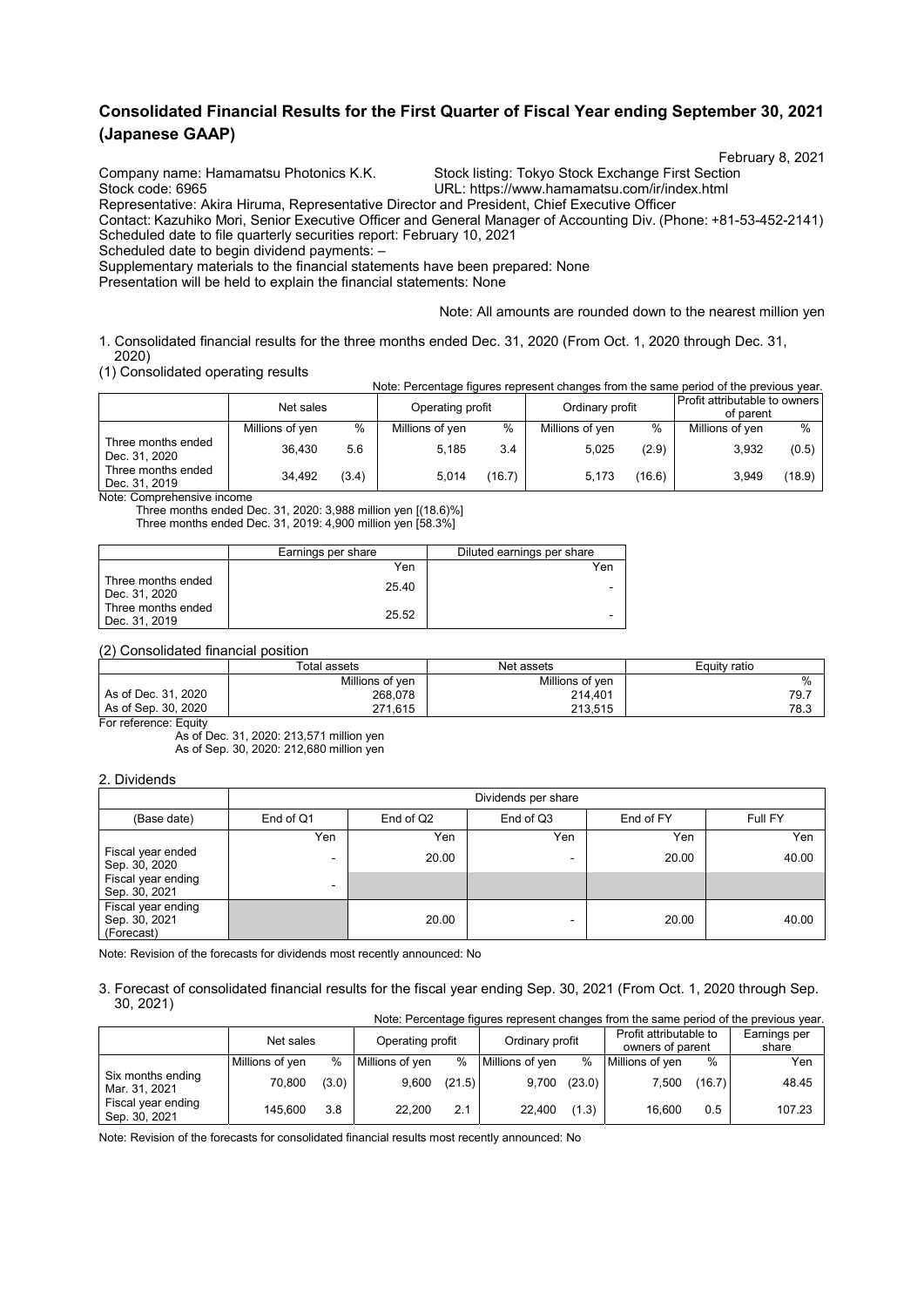#### 4. Others

- (1) Changes in consolidated subsidiaries (Changes in scope of consolidation): None
- (2) Application of special accounting treatment for preparing quarterly consolidated financial statements: Yes
- (3) Changes in accounting principles, changes in accounting estimates, and changes in presentation due to revisions
	- (a) Changes in accounting principles accompanying revisions in accounting standards: None
	- (b) Changes other than those in (a) above: None
	- (c) Changes in accounting estimates: None
	- (d) Changes in presentation due to revisions: None
- (4) Number of shares outstanding
	- (a) Number of shares outstanding at end of period including treasury shares As of Dec. 31, 2020: 165,027,259 shares As of Sep. 30, 2020: 165,027,259 shares
	- (b) Number of treasury shares at end of period As of Dec. 31, 2020: 10,214,034 shares As of Sep. 30, 2020: 10,213,977 shares
	- (c) Average number of shares issued during the period Three months ended Dec. 31, 2020: 154,813,239 shares Three months ended Dec. 31, 2019: 154,797,600 shares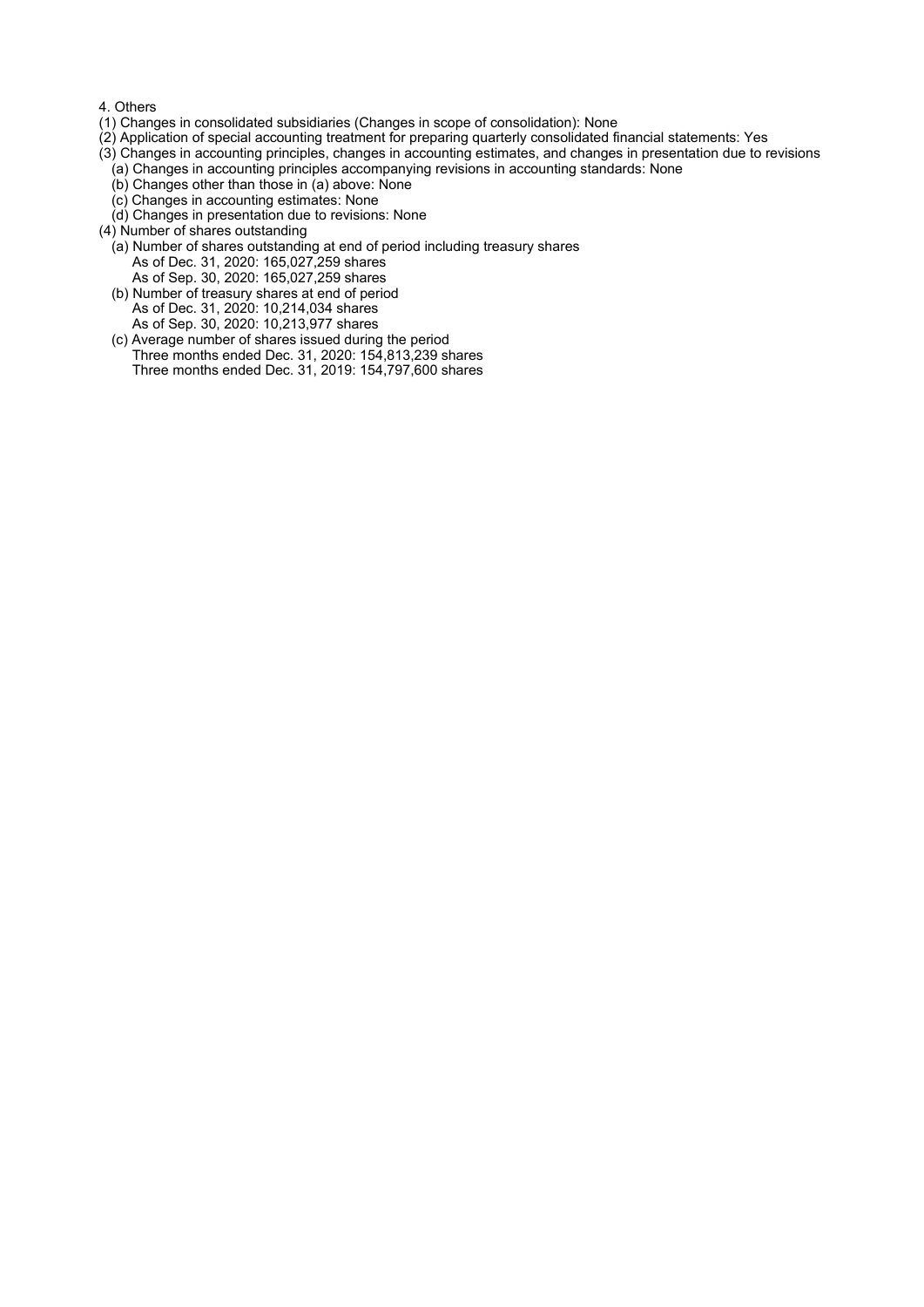# **1. Qualitative Information Related to Consolidated Performance for the First Quarter of this Fiscal Year**

### **(1) Operating Results**

During the first quarter of this fiscal year (three months ended December 31, 2020), Japan's economy continued to be severely impacted by the novel coronavirus (COVID-19) despite signs of a recovery in exports and some areas of production, and capital investment continued to fall due to a deterioration in corporate earnings. Furthermore, due to a resurgence in the number of infections of COVID-19 both in Japan and overseas and other factors, the economic conditions remained severe with an uncertain outlook. Given these circumstances, in addition to drawing up measures to prevent infections of COVID-19, our Group strove to secure net sales and earnings by maintaining a stable supply of our products so as to minimize the risk posed on the business, and by promoting the development of products that meet market requirements as well as research and development that takes advantage of the Company's proprietary photonics technologies. As a result, we closed the first quarter with net sales of JPY 36,430 million, up by JPY 1,937 million (5.6%) compared with one year ago. From an earnings perspective, operating profit was JPY 5,185 million, up by JPY 171 million (3.4%), ordinary profit was JPY 5,025 million, down by JPY 148 million (2.9%), and profit attributable to owners of parent was JPY 3,932 million, down by JPY 17 million (0.5%) from the same period one year ago.

Operating results by segment are as follows;

#### (Electron Tube)

In photomultiplier tubes (PMT), sales of products for polymerase chain reaction (PCR) tests increased in Japan and overseas. However, sales for oil-well logging devices declined significantly due to sluggish oilfield investment, as well as a decline in sales of products for nuclear medical imaging devices such as PET scanners.

Regarding imaging devices and light sources, in the industrial field, sales of Stealth Dicing Engine for highspeed, high-quality silicon wafer dicing increased. In addition, sales of xenon lamps for semiconductor inspection equipment and sales of microfocus X-ray sources for non-destructive testing devices increased. As a result, the Electron Tube business closed the first quarter with net sales of JPY 14,001 million, up by 6.1%, and operating profit of JPY 4,456 million, up by 2.5% from the same period one year ago. (Opto-semiconductor)

In opto-semiconductor devices, sales of flat panel sensors for dental use decreased, caused by a decrease in demand due to restrictions on the customers' production activities. However, sales of silicon photodiodes for X-ray CT increased in response to the higher demand in Japan and overseas. In addition, in the industrial field, sales of image sensors for semiconductor fabrication and inspection equipment increased in response to the recovery of the semiconductor market.

As a result, net sales in the Opto-semiconductor business were JPY 16,426 million, up by 0.2%, and operating profit was JPY 4,407 million, down by 8.8% from the same period one year ago. (Imaging and Measurement Instruments)

In image processing and measurement systems, sales of X-ray line sensor cameras for food X-ray inspection applications decreased. However, sales of digital slide scanners for remote pathologic diagnosis systems grew due to strong demand related to veterinary pathology in the U.S. and rising demand from inter-hospital networks in Europe. In addition, sales of digital cameras for PCR tests increased mainly in overseas. As a result, net sales for the Imaging and Measurement Instruments business were JPY 5,061 million, up by 35.9%, and operating profit was JPY 907 million, up by 72.6% from the same period one year ago. (Other)

Sales from other operations include the semiconductor laser business, hotel operations run by Iwata Grand Hotel Inc., a subsidiary, and business relating to the unique products of Beijing Hamamatsu Photon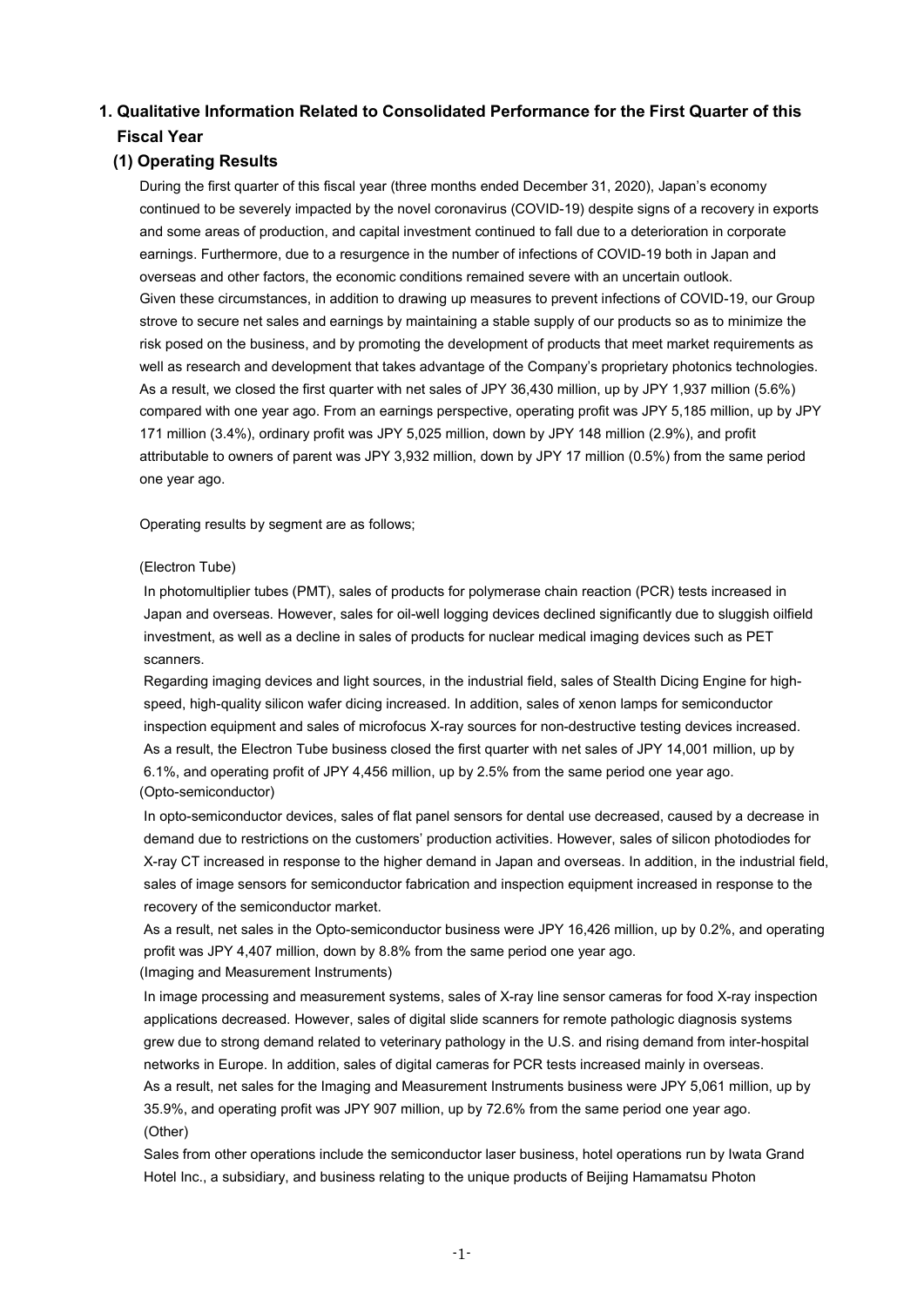Techniques Inc., which is also a subsidiary.

In our other businesses, net sales were JPY 941 million, down by 20.1%, and operating profit was JPY 11 million, compared with an operating loss of JPY 141 million in the same period one year ago.

### **(2) Impacts of COVID-19 on Consolidated Financial Results**

Regarding the impacts of COVID-19 on consolidated financial results, although some restrictions remain on production activities and operating activities of companies, universities, research institutions and other customers due to travel restrictions, etc. in response to a resurgence in infections in Japan and overseas and there continues to be an impact of lower sales, etc. in some industries compared to the peak sales, business performance is on a gradual recovery overall.

#### **(3) Financial Conditions**

Current assets decreased by JPY 1,994 million from the end of the previous fiscal year, despite an increase in securities of JPY 1,986 million, mainly reflecting a decrease in accounts receivable - other under other current assets of JPY 4,553 million and a decrease in cash and deposits of JPY 1,408 million.

Non-current assets decreased by JPY 1,542 million from the end of the previous fiscal year, mainly reflecting a decrease in property, plant and equipment of JPY 1,089 million that resulted from a decrease in buildings and structures due to depreciation.

As a result, total assets at the end of the first quarter were JPY 268,078 million, down by JPY 3,536 million from the end of the previous fiscal year.

Current liabilities decreased by JPY 3,995 million from the end of the previous fiscal year, despite an increase in deposits received (current liabilities - other) of JPY 1,417 million, mainly reflecting a decrease in accounts payable - facilities (current liabilities - other) of JPY 2,837 million and a decrease in provision for bonuses of JPY 2,216 million.

Non-current liabilities decreased by JPY 427 million from the end of the previous fiscal year, mainly due to a decrease in reserve for loss on dissolution of employees' pension fund of JPY 503 million following the finalization of the amount of residual assets.

Total liabilities at the end of the first quarter were JPY 53,676 million, down by JPY 4,423 million from the end of the previous fiscal year.

Net assets at the end of the first quarter were JPY 214,401 million, up by JPY 886 million from the end of the previous fiscal year, reflecting an increase in retained earnings of JPY 836 million as a result of reporting profit attributable to owners of parent.

#### **(4) Projection for the Year**

There is no change to the forecast for the first six months ending March 31, 2021 and for the fiscal year ending September 30, 2021, released on November 9, 2020.

We assume the yen/US dollar exchange rate will be JPY 100, the yen/Euro exchange rate will be JPY 115 and the yen/RMB exchange rate will be JPY 15.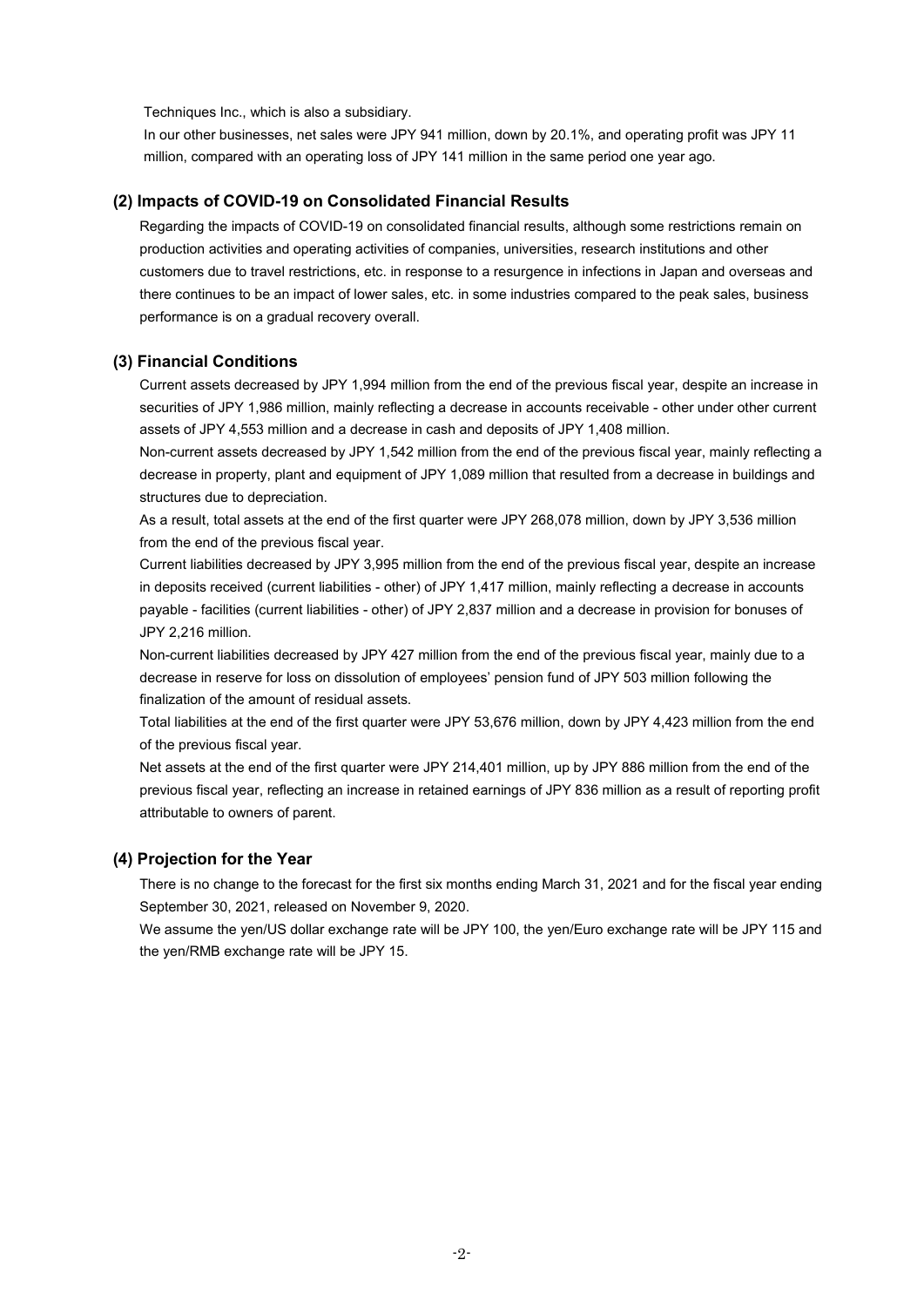Consolidated Balance Sheets

|                                        | As of<br>Sep. 30, 2020 | As of<br>Dec. 31, 2020 |
|----------------------------------------|------------------------|------------------------|
| Assets                                 |                        |                        |
| <b>Current assets</b>                  |                        |                        |
| Cash and deposits                      | 73,763                 | 72,355                 |
| Notes and accounts receivable - trade  | 32,220                 | 33,072                 |
| <b>Securities</b>                      | 6,634                  | 8,620                  |
| Merchandise and finished goods         | 11,541                 | 11,345                 |
| Work in process                        | 21,609                 | 22,971                 |
| Raw materials and supplies             | 10,362                 | 10,403                 |
| Other                                  | 7,316                  | 2,688                  |
| Allowance for doubtful accounts        | (155)                  | (158)                  |
| Total current assets                   | 163,293                | 161,299                |
| Non-current assets                     |                        |                        |
| Property, plant and equipment          |                        |                        |
| Buildings and structures, net          | 47,092                 | 46,430                 |
| Machinery, equipment and vehicles, net | 12,525                 | 13,003                 |
| Tools, furniture and fixtures, net     | 5,028                  | 5,173                  |
| I and                                  | 16,933                 | 16,937                 |
| Leased assets, net                     | 469                    | 439                    |
| Right-of-use assets, net               | 616                    | 625                    |
| Construction in progress               | 3,674                  | 2,642                  |
| Total property, plant and equipment    | 86,341                 | 85,252                 |
| Intangible assets                      |                        |                        |
| Customer relationships                 | 1,911                  | 1,803                  |
| Other                                  | 3,124                  | 3,040                  |
| Total intangible assets                | 5,035                  | 4,843                  |
| Investments and other assets           |                        |                        |
| Investment securities                  | 3,081                  | 3,118                  |
| Deferred tax assets                    | 11,226                 | 11,100                 |
| Other                                  | 2,656                  | 2,483                  |
| Allowance for doubtful accounts        | (19)                   | (19)                   |
| Total investments and other assets     | 16,945                 | 16,683                 |
| Total non-current assets               | 108,321                | 106,779                |
| <b>Total assets</b>                    | 271,615                | 268,078                |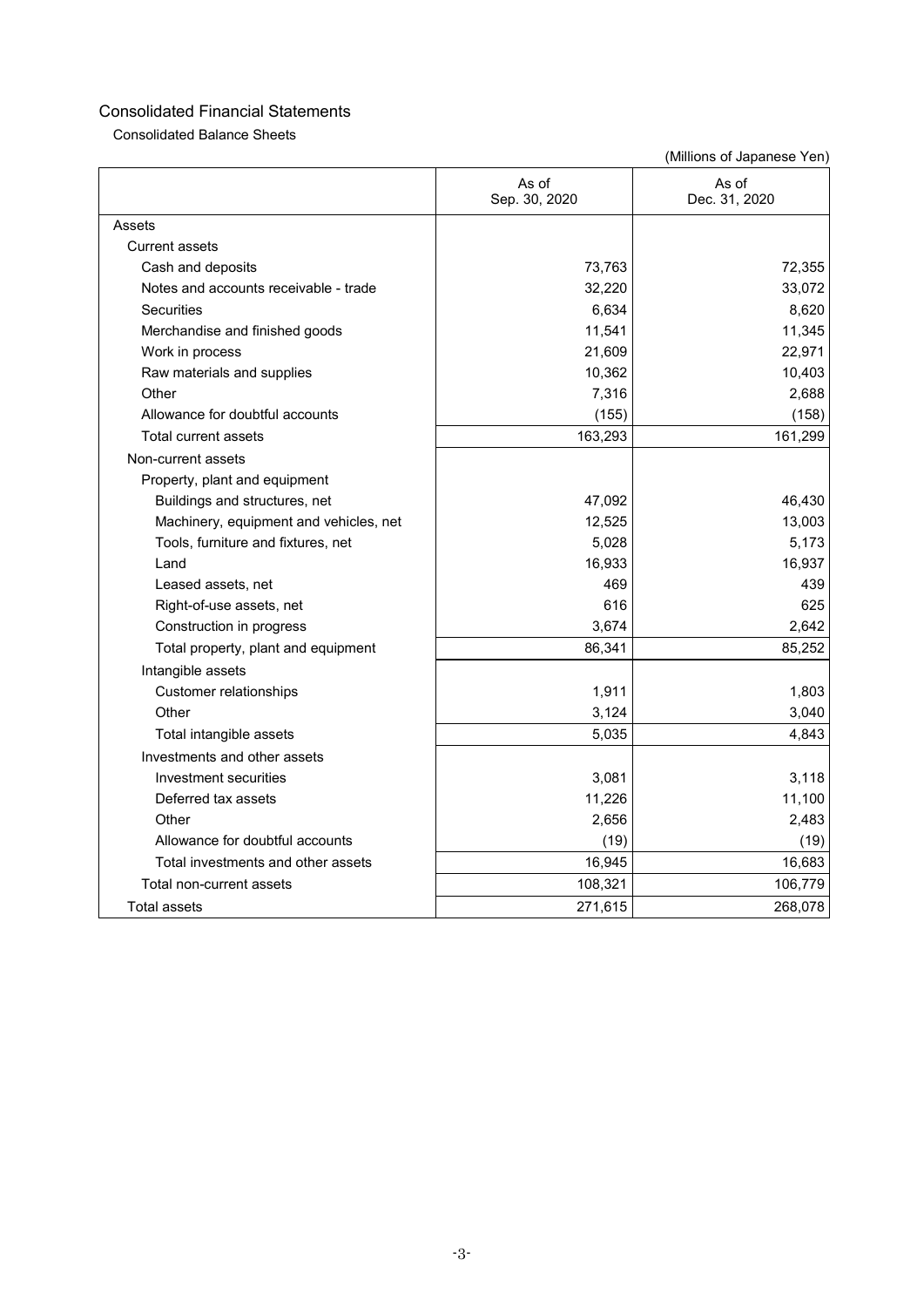Consolidated Balance Sheets

|                                                               | As of<br>Sep. 30, 2020 | As of<br>Dec. 31, 2020 |
|---------------------------------------------------------------|------------------------|------------------------|
| Liabilities                                                   |                        |                        |
| <b>Current liabilities</b>                                    |                        |                        |
| Notes and accounts payable - trade                            | 5,802                  | 6.497                  |
| Electronically recorded obligations - operating               | 6,030                  | 5,870                  |
| Short-term borrowings                                         | 1,511                  | 1,682                  |
| Current portion of long-term borrowings                       | 69                     | 39                     |
| Income taxes payable                                          | 2,664                  | 1,184                  |
| Provision for bonuses                                         | 4,500                  | 2,283                  |
| Other                                                         | 20,823                 | 19,849                 |
| <b>Total current liabilities</b>                              | 41,402                 | 37,407                 |
| Non-current liabilities                                       |                        |                        |
| Long-term borrowings                                          | 6,280                  | 6,270                  |
| Reserve for loss on dissolution of employees'<br>pension fund | 503                    |                        |
| Retirement benefit liability                                  | 8,080                  | 7,998                  |
| Other                                                         | 1,834                  | 2,001                  |
| Total non-current liabilities                                 | 16,697                 | 16,269                 |
| <b>Total liabilities</b>                                      | 58,100                 | 53,676                 |
| Net assets                                                    |                        |                        |
| Shareholders' equity                                          |                        |                        |
| Share capital                                                 | 34,964                 | 34,964                 |
| Capital surplus                                               | 34,708                 | 34,708                 |
| Retained earnings                                             | 166,357                | 167,193                |
| Treasury shares                                               | (20, 795)              | (20, 795)              |
| Total shareholders' equity                                    | 215,234                | 216,070                |
| Accumulated other comprehensive income                        |                        |                        |
| Valuation difference on available-for-sale<br>securities      | 742                    | 703                    |
| Foreign currency translation adjustment                       | (2, 152)               | (2,079)                |
| Remeasurements of defined benefit plans                       | (1, 144)               | (1, 122)               |
| Total accumulated other comprehensive<br>income               | (2, 553)               | (2, 499)               |
| Non-controlling interests                                     | 834                    | 830                    |
| Total net assets                                              | 213,515                | 214,401                |
| Total liabilities and net assets                              | 271,615                | 268,078                |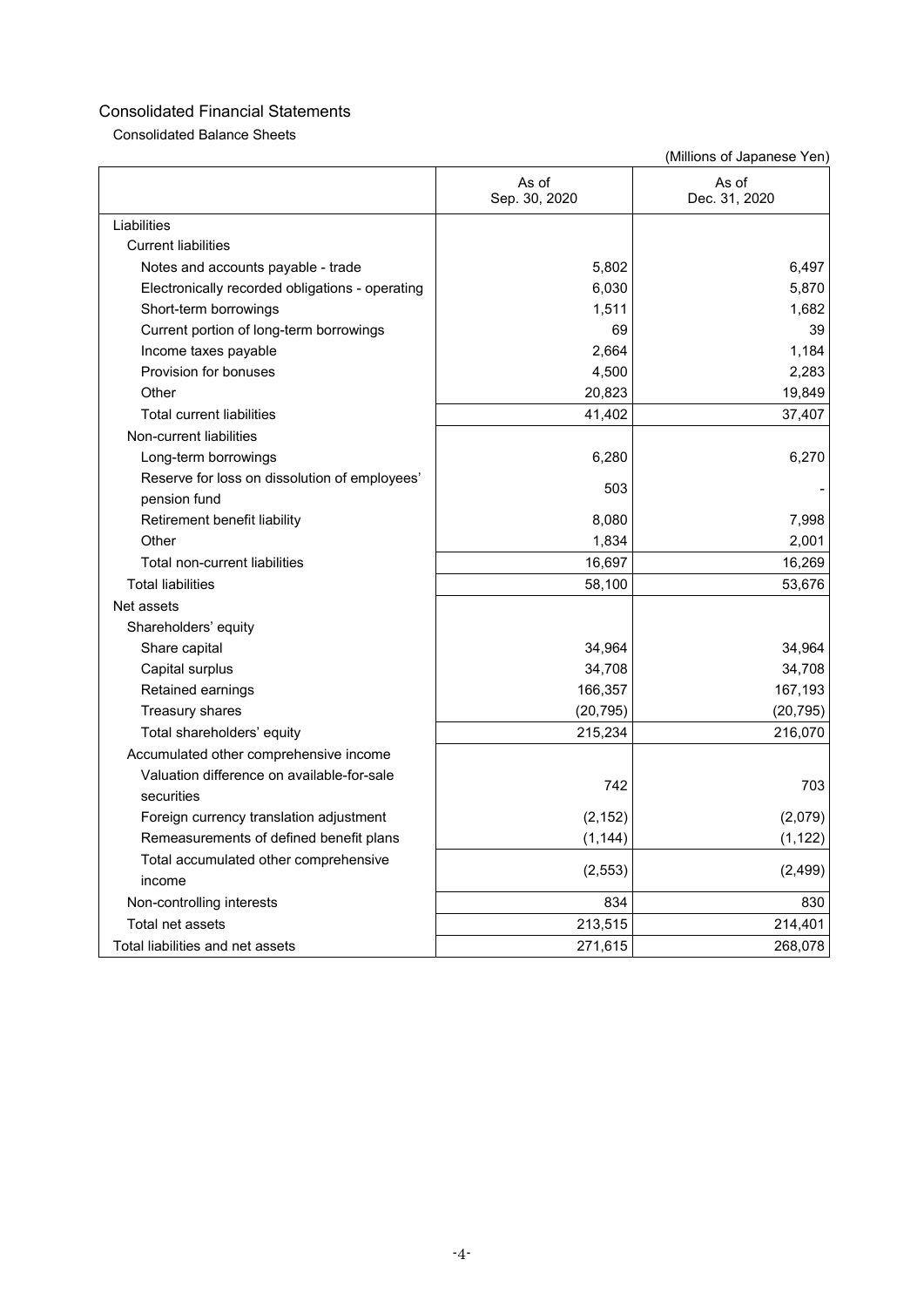Consolidated Statements of Income

|                                                                           | Three months ended<br>Dec. 31, 2019 | Three months ended<br>Dec. 31, 2020 |
|---------------------------------------------------------------------------|-------------------------------------|-------------------------------------|
| Net sales                                                                 | 34,492                              | 36,430                              |
| Cost of sales                                                             | 17,267                              | 18,959                              |
| Gross profit                                                              | 17,224                              | 17,470                              |
| Selling, general and administrative expenses                              | 12,210                              | 12,285                              |
| Operating profit                                                          | 5,014                               | 5,185                               |
| Non-operating income                                                      |                                     |                                     |
| Interest income                                                           | 47                                  | 40                                  |
| Insurance claim income                                                    | 14                                  | 42                                  |
| Rental income from investment property                                    | 24                                  | 18                                  |
| Foreign exchange gains                                                    | 3                                   |                                     |
| Share of profit of entities accounted for using                           | 19                                  |                                     |
| equity method                                                             |                                     |                                     |
| Other                                                                     | 102                                 | 64                                  |
| Total non-operating income                                                | 212                                 | 166                                 |
| Non-operating expenses                                                    |                                     |                                     |
| Interest expenses                                                         | 13                                  | 13                                  |
| Rental expenses on real estate                                            | 27                                  | 27                                  |
| Foreign exchange losses                                                   |                                     | 205                                 |
| Share of loss of entities accounted for using                             |                                     | 71                                  |
| equity method                                                             |                                     |                                     |
| Other                                                                     | 12                                  | 9                                   |
| Total non-operating expenses                                              | 53                                  | 326                                 |
| Ordinary profit                                                           | 5,173                               | 5,025                               |
| Extraordinary income                                                      |                                     |                                     |
| Gain on sales of non-current assets                                       | 30                                  | 4                                   |
| Gain on sales of investment securities                                    |                                     |                                     |
| Reversal of reserve for loss on dissolution of<br>employees' pension fund |                                     | 164                                 |
| Total extraordinary income                                                | 30                                  | 170                                 |
| <b>Extraordinary losses</b>                                               |                                     |                                     |
| Loss on retirement of non-current assets                                  | 3                                   | 11                                  |
| Total extraordinary losses                                                | 3                                   | 11                                  |
| Profit before income taxes                                                | 5,201                               | 5,184                               |
| Income taxes                                                              | 1,232                               | 1,264                               |
| Profit                                                                    | 3,969                               | 3,919                               |
| Profit (loss) attributable to non-controlling interests                   | 19                                  | (12)                                |
| Profit attributable to owners of parent                                   | 3,949                               | 3,932                               |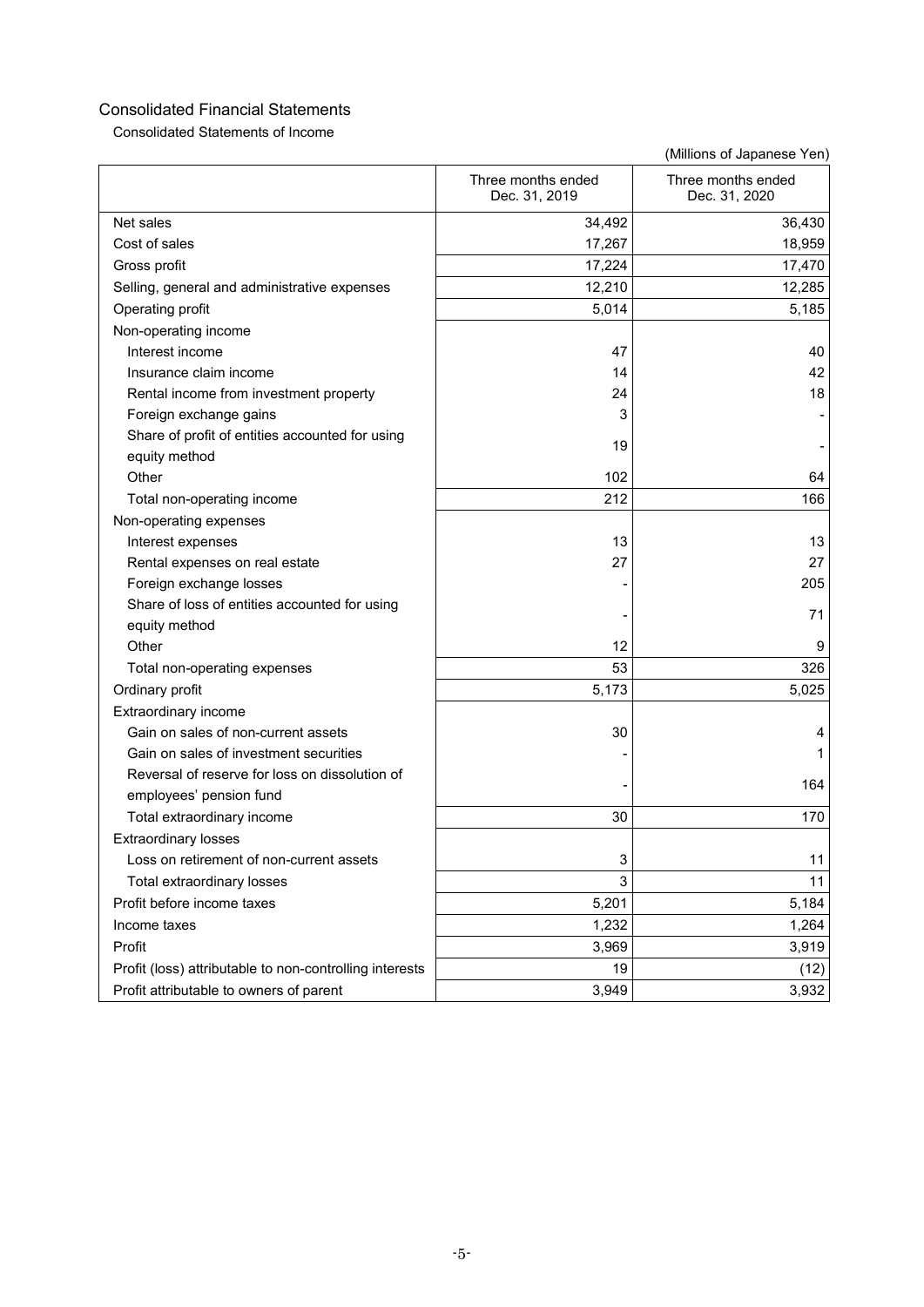Consolidated Statements of Comprehensive Income

|                                                                                      | Three months ended<br>Dec. 31, 2019 | Three months ended<br>Dec. 31, 2020 |
|--------------------------------------------------------------------------------------|-------------------------------------|-------------------------------------|
| Profit                                                                               | 3,969                               | 3,919                               |
| Other comprehensive income                                                           |                                     |                                     |
| Valuation difference on available-for-sale<br>securities                             | 502                                 | (39)                                |
| Foreign currency translation adjustment                                              | 426                                 | 95                                  |
| Remeasurements of defined benefit plans, net of<br>tax                               |                                     | 21                                  |
| Share of other comprehensive income of entities<br>accounted for using equity method | 0                                   | (7)                                 |
| Total other comprehensive income                                                     | 931                                 | 69                                  |
| Comprehensive income                                                                 | 4,900                               | 3,988                               |
| Comprehensive income attributable to                                                 |                                     |                                     |
| Comprehensive income attributable to owners of<br>parent                             | 4,897                               | 3,985                               |
| Comprehensive income attributable to non-<br>controlling interests                   | 2                                   | 2                                   |